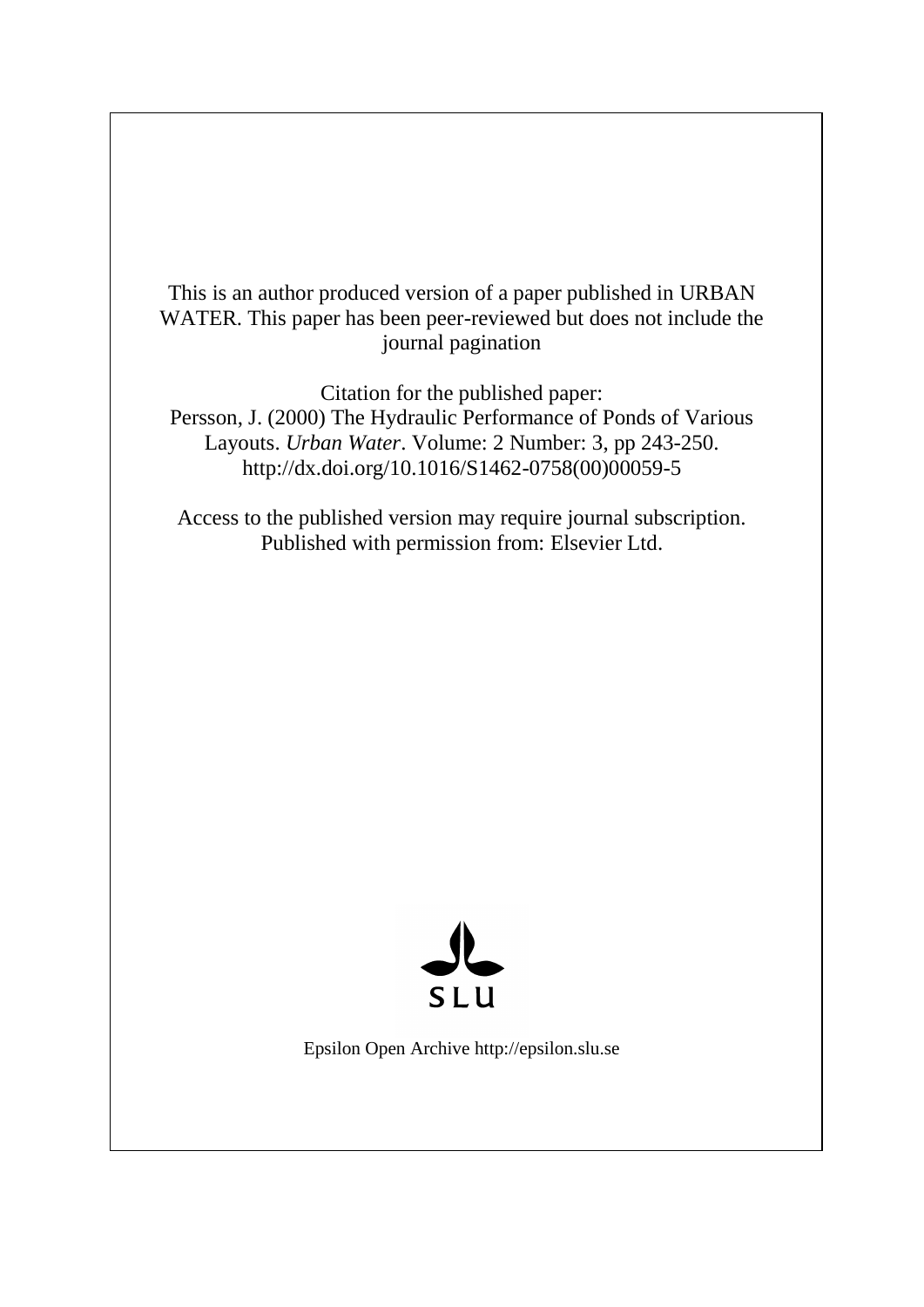# The hydraulic performance of ponds of various layouts J. Persson

## Abstract

This study analyses how the hydraulic performance differs between 13 ponds with hypothetically different layouts. The paper also includes a discussion of short-circuiting, hydraulic efficiency and suitable parameters for measuring hydraulic performance. The ponds were studied by using a 2-D vertically integrated numerical model. Tracer studies were simulated and then evaluated and compared. The results confirm that length-to-width ratio, location of in- and outlets, and subsurface berm have a large impact on pond hydraulic performance. There is also an indication that an island placed in front of the inlet improves the hydraulic performance, and that a curved pond or an island placed near the side does not decrease the performance. © 2001 Elsevier Science Ltd. All rights reserved.

Keywords: Hydraulics; Layout; Hydraulic performance; Numerical simulation; Pond; Short-circuiting; Wetland

## 1. Introduction

## 1.1. Ponds for improving water quality

Constructed ponds and surface flow wetlands (SFW) are used to treat agricultural runoff, sewage and stormwater. The treatment of the first two types of water aims mainly at reducing nitrogen, carbon and phosphorus, while treatment of stormwater often aims at reducing the level of suspended solids. For such treatments, the hydraulics is a most important factor for high performance. Other factors such as vegetation, hydrological regime and organic loading are also considered as important. This has led to different design recommendations for improving the hydraulic performance and also ultimately for improving the water quality. In this study, numerical simulation is used to analyse the hydraulic performance of different pond layouts. This is also a valid approximation to SFW systems.

# $1.2.$  Hydraulic performance and efficiency: a theoretical background

Many authors (Brown, 1994; WPCF, 1990) claim that the importance of the hydraulic design of SFW systems

cannot be overemphasised, and that short-circuiting is one of the greatest hindrances to successful pond design. Hydraulic efficiency can be described as how well the incoming water distributes within the pond (Wong & Somes, 1995). All of the design models in current use assume uniform flow conditions and unrestricted opportunities for contact between the incoming water and the organisms responsible for treatment. It is also commonly known that this assumption is unrealistic (Reed, Crites, & Middlebrooks, 1995).

The Water Pollution Control Federation (WPCF, 1990) describes optimal flow as a flow with uniform velocity profile. If there is a uniform velocity profile, the water packages move parallel, with no water movement sidewise. What the WPCF (1990) recommends is therefore that the ponds ought to have a plug flow, since such a flow is characterised as having a uniform velocity profile. However, flows with a uniform velocity profile exist only in ponds with a large length-to-width ratio. Generally, the pond water does not move homogeneously, but rather in eddies and with recirculation. Therefore, in practice, local velocity profiles or velocity vectors give limited information for the evaluation of the hydraulic performance compared to, e.g., tracer experiments.

Plug flow is generally considered to be the optimal flow and, from a hydraulic point of view, is the preferred flow regime since all fluid elements reside around the nominal residence. Further, the removal rate of BOD,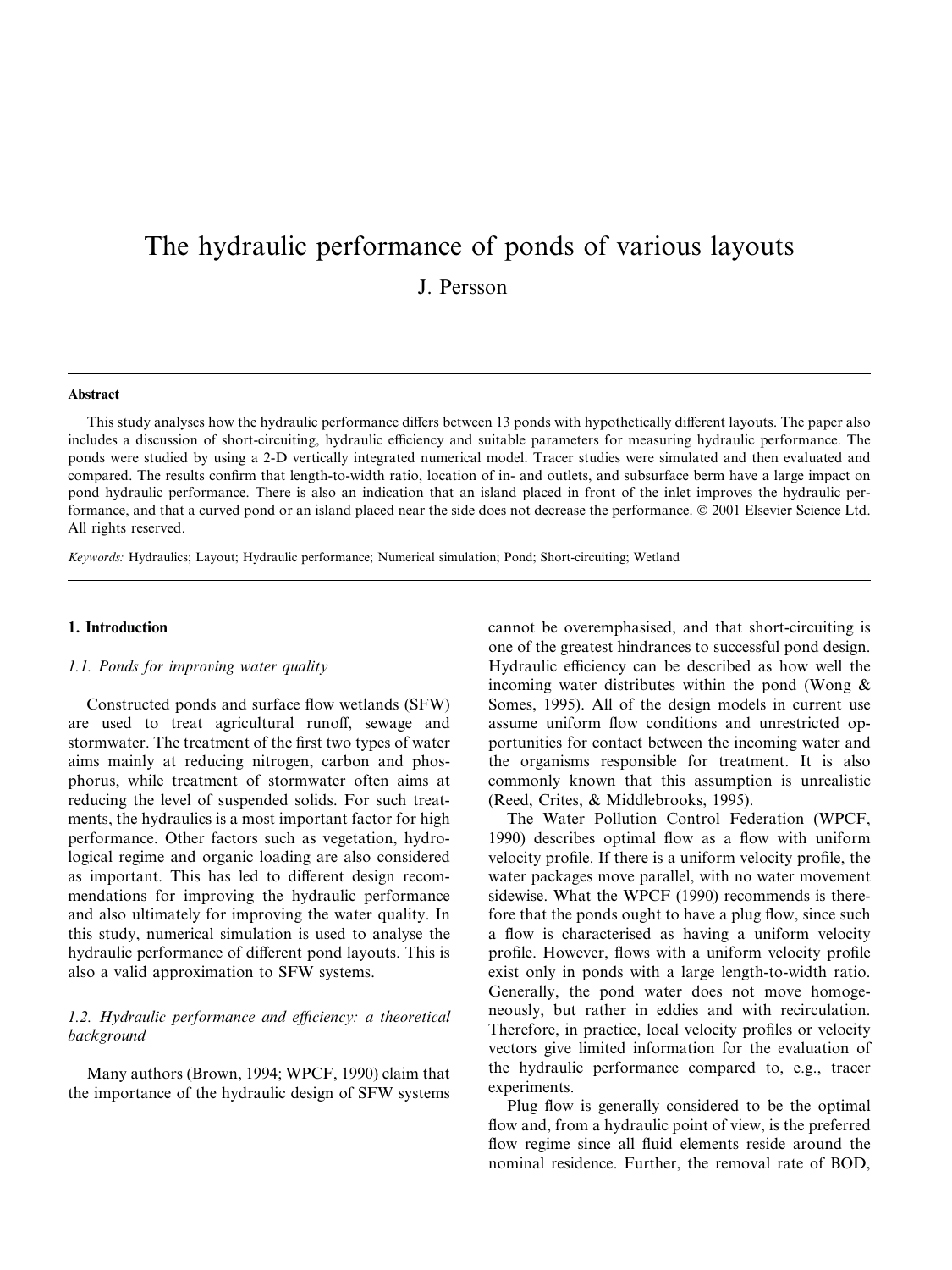TSS and TN increases with the loading rate (Knight, 1987), which makes plug flow more desirable.

A common method to study hydraulic performance is by using a tracer. By injecting a tracer instantaneously in the inlet and then measuring the outlet concentration, different water systems will produce different residence time distribution functions (RTD). The mean detention time (i.e., mean residence time),  $t_{\text{mean}}$ , which is the average time that a tracer particle spends in the water system, is defined as the centroid of the RTD, where the RTD function,  $f(t)$ , is represented by the concentration or mass

$$
t_{\text{mean}} = \frac{\int_0^\infty t f(t) \, \mathrm{d}t}{\int_0^\infty f(t) \, \mathrm{d}t}.
$$
 (1)

Another fundamental expression is the variance,  $\sigma^2$ , which is a measure of the spread of the RTD. A plug flow condition will induce a RTD with a variance equalling 0 (i.e., no dispersion other than the advection)

$$
\sigma^2 = \frac{\int_0^\infty (t_{\text{mean}} - t)^2 f(t) \, \mathrm{d}t}{\int_0^\infty f(t) \, \mathrm{d}t}.\tag{2}
$$

A common measure of the degree of plug flow is the number of stirred tanks (N) used in a tank-in-series model (Fogler, 1992). Higher the  $N$ , the more plug-flowlike the flow is. Measures of  $N$  are

$$
N = \frac{t_{\rm n}^2}{\sigma^2},\tag{3}
$$

where  $t_n$  is the nominal detention time (which is defined by the ratio between the volume and flow). The median detention time (often referred to as  $t_{50}$ ) can in some cases be used as an approximation to the mean detention time. This is correct when the RTD is symmetrical (as in Gaussian functions), but is less suitable the more skewed the RTD becomes.

However, to consider only the degree of plug flow is not sufficient, since the effective volume differs considerably between ponds; i.e., the mean detention time,  $t_{\text{mean}}$ , is less than the nominal detention time,  $t_{\text{n}}$ . The effective volume ratio,  $e$ , is defined by (Thackston, Shields, & Schroeder, 1987)

$$
e = \frac{t_{\text{mean}}}{t_{\text{n}}} = \frac{V_{\text{effective}}}{V_{\text{total}}},\tag{4}
$$

where  $V_{total}$  is the total volume of the water system and  $V_{\text{effective}}$  is the total volume minus the dead volume (i.e., volume of water that has no interaction with the water flowing through the system).

As a measure of short-circuiting, the quotient  $S$  is used, here defined as  $t_{16}$  divided by the nominal detention time,  $t_n$ , where  $t_{16}$  is the time for passage of the 16th percentile through the outlet

$$
S = \frac{t_{16}}{t_{\rm n}}.\tag{5}
$$

The conclusion is therefore that low amounts of mixing and dead zones are two characteristics of hydraulic efficiency of ponds. In this study, however, the focus is on hydraulic performance and not efficiency. Performance is a wider concept that covers more aspects of the flow conditions (e.g., short-circuiting and lagtime) and is less value-oriented.

## 1.3. Research on pond hydraulics

Factors that influence the hydraulic performance in ponds are mainly related to shape, including baffles (Mangelson & Watters, 1972; Thackston et al., 1987); topography (Somes, Bishop, & Wong, 1997; Knight & Iverson, 1990); vegetation (Moshiri, 1993; Somes et al., 1997; Kadlec, 1990); flow (Mangelson & Watters, 1972; Adamsson, Persson, & Lyngfelt, 1999); location of inand outlets (Mangelson & Watters, 1972, Ta & Brignal, 1998); wind (Shaw, Watt, Marsalek, & Anderson, 1997; Kadlec & Knight, 1996); and temperature (Marecos de Monte & Mara, 1987; Torres, Soler, Saez, & Ortuno, 1997). Other research efforts have focussed on defining hydraulic efficiency (Persson, Somes, & Wong, 1999). In this study, however, the focus will be on shape and the location of in- and outlet.

Generally, the design recommendations related to hydraulic performance emphasize the relationship between pond length, width and depth, and also the location of in- and outlets with different configurations. Length-to-width ratio is generally seen as the most important factor influencing hydraulic performance. Numerous researchers report this, and also recommend different ratios to achieve a low degree of mixing and short-circuiting (Watson & Hobson, 1989; WPCF, 1990; Crites, 1994). Thackston et al. (1987) recommend, for example, an  $L/W$  ratio of 5-10:1, while Reed et al.  $(1995)$  recommend a ratio of 1-4:1 in a well-designed system. The only reference found to disagree with this is Kadlec and Knight (1996) who state that form does not have much effect on hydraulic performance (due to wind mixing effects).

As will be discussed later, Thackston et al. (1987) developed an equation for calculating the effective volume, e, for basins

$$
e = 0.84 \left[ 1 - e^{(-0.59L/W)} \right],\tag{6}
$$

where  $L$  is the length and  $W$  is the width of the pond.

For basins, Nameche and Vasel (1998) suggest that the Peclet number, which is determined by the degree of mixing in a system, can be expressed as

$$
Pe = 0.35 \frac{L}{W} + 0.012 \frac{L}{Z},\tag{7}
$$

where  $L$ ,  $W$  and  $Z$  are the pond length, width and depth, respectively. Eq. (7) clearly shows the importance of the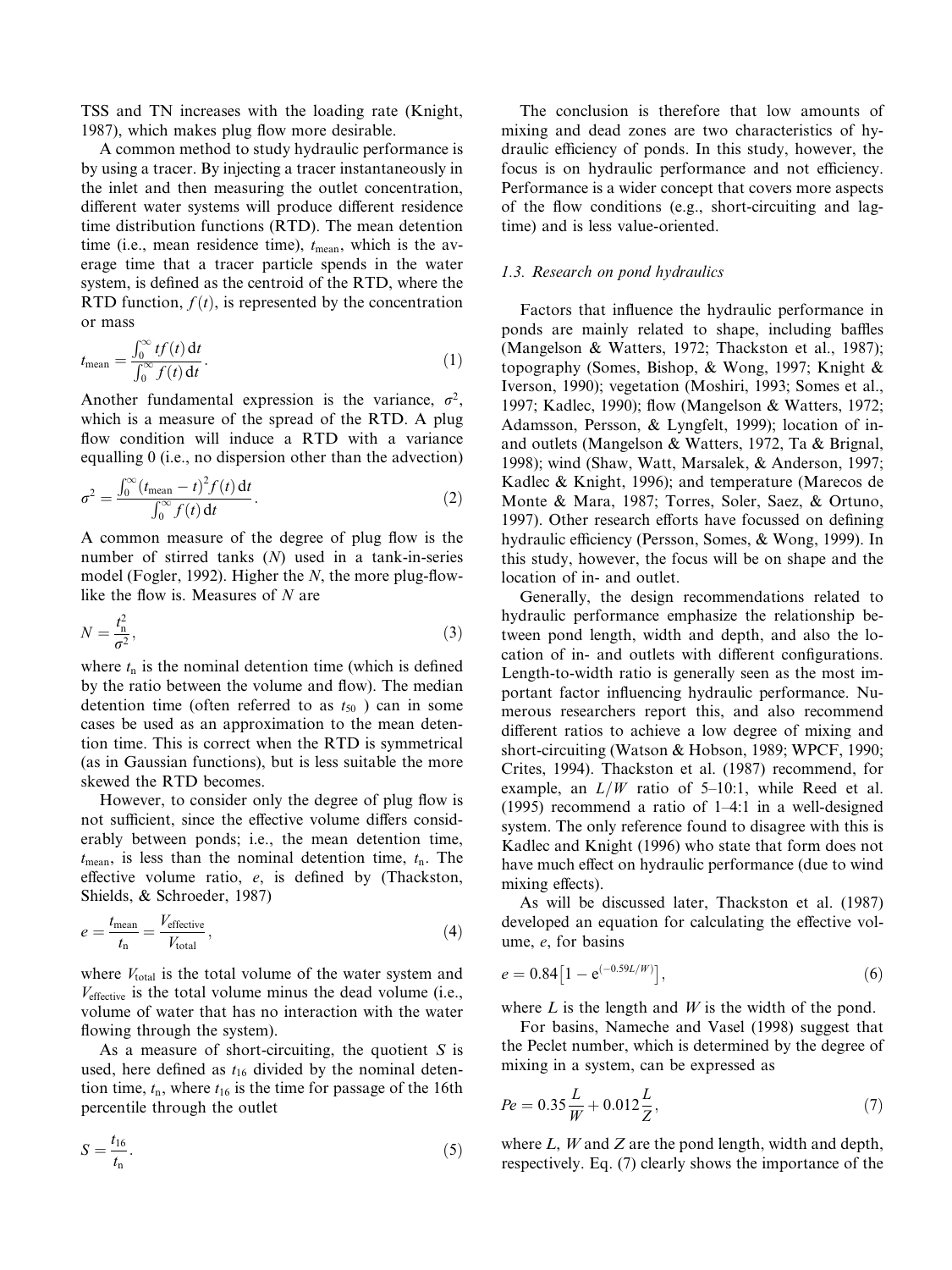length-to-width ratio and that it not only influences the effective volume ratio but also the dispersion.

Matthews, Watt, Marsalek, Gowder, and Anderson (1997) carried out several tracer experiments on a stormwater pond  $(4600 \text{ m}^2)$ , where the length-to-width ratio was changed from 1.5:1 to 4.5:1. The results showed that an increasing ratio increases the mean detention time and also the amount of effective volume.

The other design recommendation concerns the location of in- and outlets, also with different configurations. Ta and Brignal (1998) investigated an existing reservoir (of  $200\,000\,\mathrm{m}^3$ ) with a computational fluid dynamics model (CFD). The results showed that a submerged baffle or manifold inlet configuration made the flow become less mixed and with less short-circuiting.

# 1.4. Aim of the study

The present aim is to analyse, with 2-D vertically integrated numerical simulation, how hydraulic performance differs between hypothetical ponds with different layouts. By investigating 13 different layouts, this study relates to research which states that:

- an increasing length-to-width ratio increases the mean detention time and the amount of effective volume, and decreases the amount of mixing;
- this is also the case when a subsurface berm or a manifold inlet configuration is introduced.

It also investigates the impact of:

- · a small island;
- a curved geometry;
- different locations of in- and outlets.

The focus in most of the studies carried out in this still limited research area is on waste stabilisation ponds. The questions behind this paper originate rather from the growing interest in water quality ponds in rural and urban areas that, at least in Sweden, impose demands of aesthetic value. These ponds therefore have irregular shape and topography, which make the hydraulic performance more difficult to predict.

# 2. Methods

# 2.1. The cases studied

The chosen layouts were based on a literature review of pond design (Persson, 1998). Normally, design varies according to length-to-width ratio, shape, topography (islands and subsurface berms), and location of in-/ outlets. These criteria thus became the point of departure of the study. In Sweden, ponds and SFW are used to treat runoff from agricultural land, stormwater and sewage water. Generally such ponds have a depth be-



Fig. 1. The 13 cases studied.

tween 0.5 and 2 m and a surface area between 100 and  $10,000 \text{ m}^2$ .

To minimise possible scale effects, all simulated ponds had approximately the same volume  $(2700 \text{ m}^3)$  and depth (1.5 m). The basic shape was a rectangular pond with the length-to-width ratio of 2:1. The length-towidth ratio was then changed to 1:1, 4:1 and 12:1. One case consists of the basic shape but with three baffles, increasing the ratio to approximately 8:1. The shape was rectangular in all the 13 cases except one, which had an L-shape. In three cases, an island or a subsurface berm changed the topography. The berm had a height of 1.1 m, placed 0.4 m below the surface. The in- and outlets differed according to location. Fig. 1 shows the 13 cases. Parameters not taken into account were wind and temperature conditions (no wind or thermal stratification was therefore assumed). The ground and air conditions were not taken into account either, in the sense that no leakage, inflow or evaporation were assumed.

#### 2.2. Model setup and simulations

The model used, Mike21, is a 2-D CFD that was developed by the Danish Hydraulic Institute (DHI). The 2-D model utilises a depth-integrated approach assuming that the water mass is vertically homogeneous. This is well suited to a pond, which normally has a depth of around  $0.5-2$  m. The model is, however, a general numerical modelling system for the simulation of water levels and flows in estuaries, bays and coastal areas. The equations in Mike21 can be derived from the basic Navier-Stokes formulation integrating over the depth. In this study, two of the Mike21 modules were used: the hydrodynamic (HD) and the advection-dispersion (AD). The main inputs in the HD module are bathymetry, simulation period, timestep, inflow and, in the AD module, component description, inlet boundary concentration and dispersion coefficients.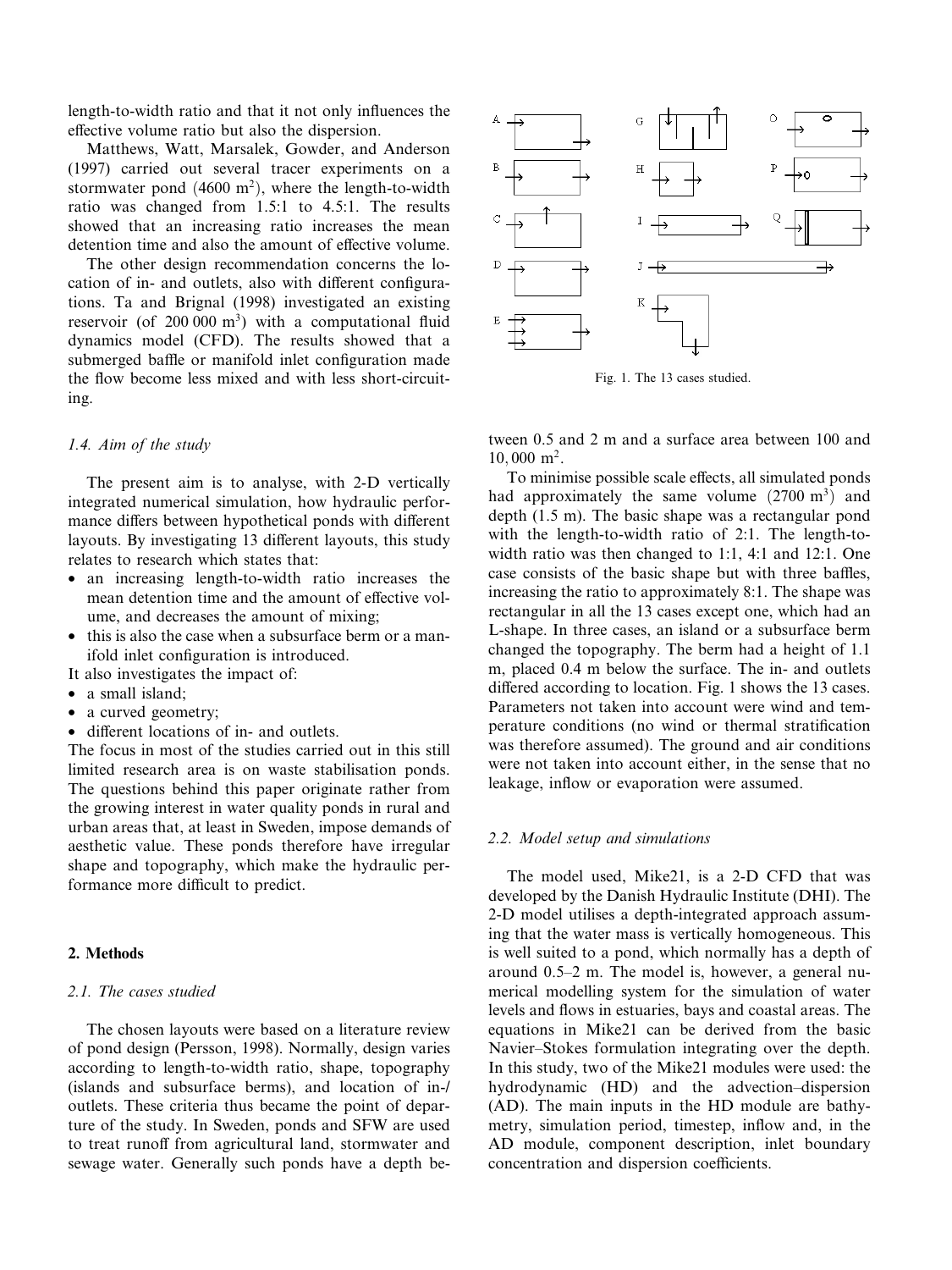The effective shear stresses in the momentum equations contain momentum fluxes that come from turbulence, vertical integration and subgrid scale fluctuations. Using an eddy viscosity formulation, which in this study was based on velocity gradients, includes these terms. The turbulence was calculated from Smagorinsky's concept, assuming it to be a function of a constant  $C_s$ (varying from 0.25 to 1.0), gridspace and the depth-integrated velocity gradients in  $x$ - and  $y$ -directions. In this study, the constant was set to 1 and the gridspace to 2 m. The dispersion coefficient was set to 0.0005 m<sup>2</sup>/s in xand 0 m<sup>2</sup>/s in y-directions. The flow was constantly 40 l/ s in all the simulations.

The simulations have not been verified on existing ponds, but this is not crucial, since the focus is on the difference between layouts among hypothetical cases. not on calibration of the numerical model or study of existing ponds. However, in a parallel study carried out at the department, simulations and validation have been performed on a large-scale basin  $(13 \times 9 \times 1 \text{ m}^3)$  to test the numerical model used in this study (Adamsson et al., 1999).

It can be added that 3-D and vertically integrated 2-D models have been used in several studies for analysing pond hydraulics. Adamsson et al. (1999) used 2-D (vertically integrated) and 3-D models simulating the flow in a basin. Benelmouffok and Yu (1989) used a vertically integrated 2-D model on a large detention pond. Among those who used vertically integrated 2-D models, it was concluded that it was possible to simulate the flow conditions in ponds, provided that the flow did not contain larger 3-D effects like stratified flow or complex topography. But numerical simulations have also been used to test possible hydraulic improvements by adding design elements such as baffles or changing vegetation and outlet configuration. Some examples are given in Wood, Greenfield, Howes, Johns, and Keller (1995), Somes et al. (1997) and Ta and Brignal (1998).

## 3. Results

The results of the computer simulations are shown in Table 1 and, as an example of the simulated RTD, four cases are shown in Fig. 2. Those cases which had high Svalue (*i.e.*, small short-circuiting effects) were ponds with high length-to-width ratios (cases J and G) and the case which had an inlet along the whole base (case E). Further, it was noticed that if an island or a subsurface berm was placed in front of the inlet (cases P and Q) the Svalue increased by 100% compared to the basic shape. Those cases that had a small S-value were thus, of course, the shapes with small length-to-width ratio (case H), where the in- and outlets were placed close to each other (case C), and then the in- and outlets were placed in the upper corners (case D).

In several cases  $(E, G, I, J, P, Q)$ , the effective volume was around 90-100%. This was the case especially where ponds had high length-to-width ratios, but it was also notable when an island or a subsurface berm was placed in front of the inlet. As with short-circuiting, low effec-



Fig. 2. The RTD for cases B, Q, P and E, as an example. The time-axis is normalised with the nominal detention time.

Table 1

Nominal detention time  $(t_n)$ , 16th percentile, median detention time (50th percentile), variance  $(\sigma^2)$ , mean detention time  $(t_{mean})$ , short-circuiting (S), effective volume (e) and the number of stirred tanks  $(N)$  in the 13 simulated cases

| Case     | $t_n(h)$ | $t_{16}$ (h) | $t_{50}$ (h) | $t_{\text{mean}}$ (h) | $(h^2)$<br>$\sigma^2$ | $\boldsymbol{S}$ | $\epsilon$ | $\boldsymbol{N}$ |
|----------|----------|--------------|--------------|-----------------------|-----------------------|------------------|------------|------------------|
| A        | 18.8     | 5.48         | 7.57         | 13.9                  | 266                   | 0.29             | 0.74       | 0.73             |
| B        | 18.8     | 4.50         | 5.83         | 14.8                  | 359                   | 0.24             | 0.79       | 0.61             |
| C        | 18.8     | 1.83         | 2.25         | 8.62                  | 264                   | 0.10             | 0.46       | 0.28             |
| D        | 18.8     | 3.00         | 3.57         | 6.39                  | 81.4                  | 0.16             | 0.34       | 0.50             |
| E        | 18.8     | 12.7         | 15.4         | 16.8                  | 34.6                  | 0.68             | 0.89       | 8.2              |
| G        | 17.3     | 12.5         | 16.0         | 17.3                  | 28.2                  | 0.72             | 1.0        | 11               |
| H        | 18.4     | 1.77         | 2.17         | 8.14                  | 284                   | 0.10             | 0.44       | 0.23             |
|          | 18.8     | 9.34         | 15.3         | 19.1                  | 220                   | 0.50             | 1.0        | 1.7              |
|          | 14.8     | 12.9         | 14.4         | 15.2                  | 6.70                  | 0.87             | 1.0        | 34               |
| K        | 20.0     | 6.87         | 9.83         | 15.5                  | 213                   | 0.34             | 0.78       | 1.1              |
| $\Omega$ | 18.3     | 4.60         | 5.63         | 13.3                  | 113                   | 0.25             | 0.73       | 1.6              |
| P        | 18.5     | 10.6         | 13.1         | 17.7                  | 146                   | 0.57             | 0.96       | 2.1              |
| Q        | 18.3     | 9.17         | 12.9         | 17.0                  | 288                   | 0.50             | 0.93       | 1.0              |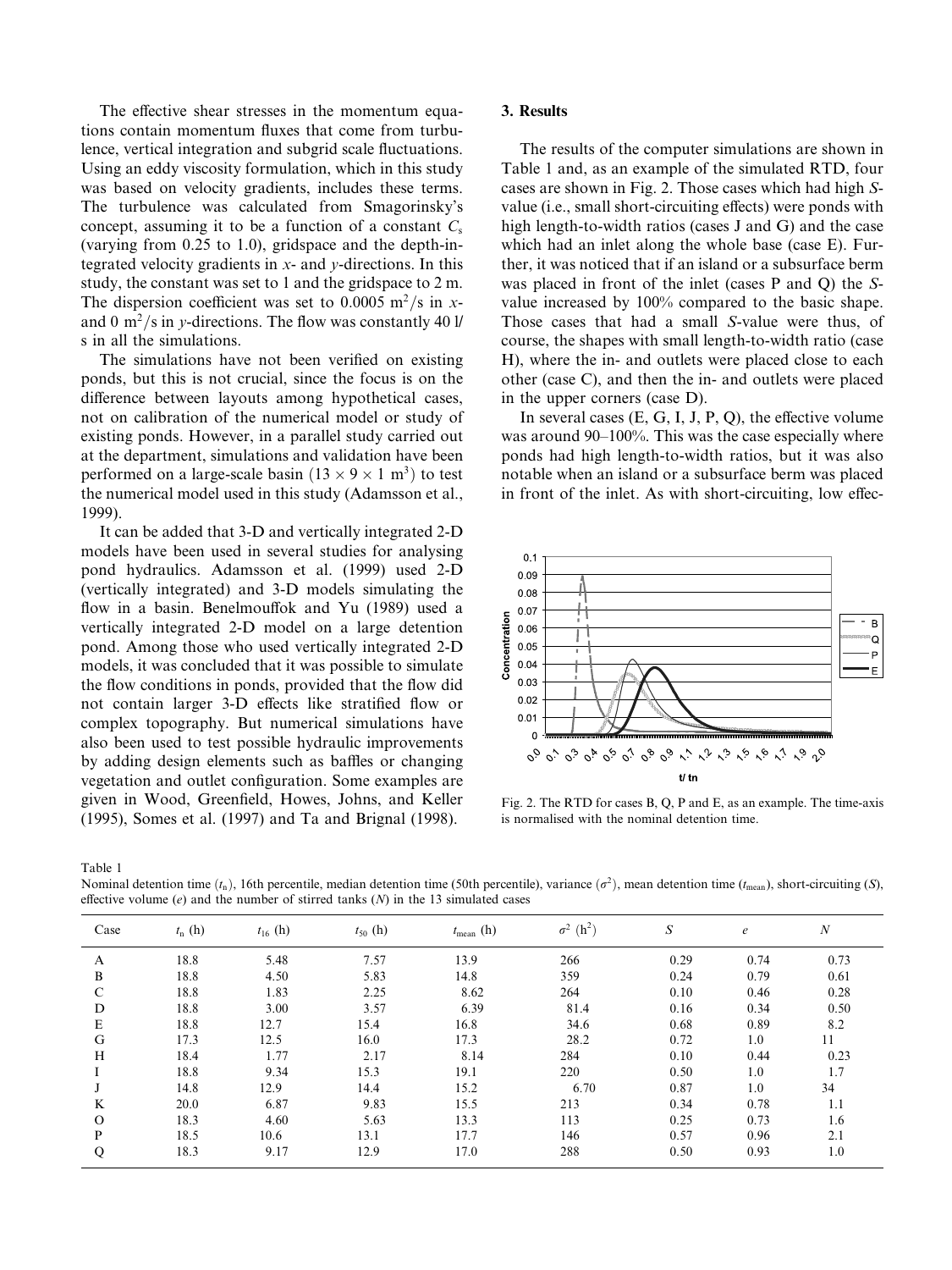tive volume could be found in cases H, C and D. It should be emphasised that the location of in- and outlets has a considerable influence on the amount of effective volume. In relation to the basic case (B) with 79% effective volume, this may be reduced to  $34-46%$  when the outlet is badly located.

The amount of mixing is highly affected by the lengthto-width ratio. Cases J and G showed plug flow conditions, while case H had large mixing flow. An island or a subsurface berm that was placed in front of the inlet decreased the amount of mixing, but not as much as the case that had an inlet along the whole base (E).

The variance seems to be very large in relation to the mean detention time. The probable explanation for this is the long tail of the RTD, which is common in systems with large dispersion. However, a contribution to the high variance and also the high mean detention times may have an explanation in the numerical simulations, which have not been calibrated to any existing system.

## 4. Discussion

#### 4.1. Length-to-width ratio

Plug flow condition is generally preferred because the mass removal rate increases with increasing mass loading rate (Knight, 1987). This condition is strongly correlated to high length-to-width ratio. However, the cost of construction increases with increasing length-towidth ratios. Knight's conclusion, after analysing these costs and benefits, is that the most optimal length-towidth ratio is 2:1. However, according to Reed et al. (1995), it has been a tradition to assume that ratios of at least 10:1 are needed to ensure plug flow. Reed et al. (1995) maintain that a major problem with this approach is that the resistance to flow increases as the length of the flow path increases, which in the end can lead to overflow. Reed et al. (1995) recommend lengthto-width ratios from less than 1:1 up to about  $3-4:1$ . Problems such as short-circuiting should instead be minimised by careful construction, maintenance of the bottom, use of multiple cells, and intermediate openwater zones for flow redistribution.

As expected, this study showed that a higher lengthto-width ratio makes a flow more similar to plug flow; see Table 2. Case G, a folded shape, gave an hydraulic performance similar to a straightened-out pond. The folded case had the length-to-width ratio 2:1, but with three baffles. If the pond had been straightened out, the ratio would have been about 8:1 instead. Also, the shortcircuiting decreases with increasing length-to-width ratio (since high S-values represent low short-circuiting). The effective volume increases with increasing length-towidth ratio.

Table 2  $S, \sigma$  and N in five cases with different length-to-width ratios

| Case | Length-to-width ratio | S    | e    | N    |
|------|-----------------------|------|------|------|
| H    | 1:1                   | 0.10 | 0.44 | 0.23 |
| B    | 2:1                   | 0.24 | 0.79 | 0.61 |
|      | 4:1                   | 0.50 | 1.0  | 1.7  |
| G    | 2:1 (folded pond)     | 0.72 | 1.0  | 11   |
|      | 12:1                  | 0.87 | 1.0  | 34   |

## 4.2. Subsurface berms

In literature on pond/SFW design, it is sometimes suggested to use subsurface berms or deep zones (Knight  $& Iverson, 1990$ ) perpendicular to the flow, to improve the distribution of the incoming water. Leonardson (1994) has suggested a construction with subsurface berms which are placed perpendicular to the flow. These berms are built so that vegetation can be established upon them. The author emphasised, however, that the vegetation must not become too dense, as this can create canals, which decrease the distribution. One side-effect is also that the pond acquires a larger area of vegetation, which promotes reduction of pollutants.

This study showed that a subsurface berm decreases the short-circuiting, increases the effective volume and decreases the amount of mixing (see Table 3). It does not, however, give the same effect as case E, which had an inlet along the whole base. It should be interesting to investigate the effect of several subsurface berms. Probably, the result will show a decreasing effective volume and amount of mixing. This type of simulation will preferably be carried out with a 3-D model, since the complex topography will add 3-D effects on the flow.

## 4.3. Islands

An island (approximately 2% of the pond area) was placed near the side  $(O)$  to see what effect it had on the hydraulics. The result was that it did not alter the detention time, effective volume or short-circuiting compared with the basic pond (B). However, the amount of mixing decreased. An island near the inlet (P) resulted in

Table 3 S-, e- and N-values for cases B, E and Q

| Case                                                                        | S            |              |            |
|-----------------------------------------------------------------------------|--------------|--------------|------------|
| B. Basic shape $(2:1)$<br>E. Basic shape with inlet<br>along the whole base | 0.24<br>0.68 | 0.79<br>0.89 | 0.61<br>82 |
| O. Subsurface berm in front<br>of the inlet                                 | 0.50         | 0.93         | 10         |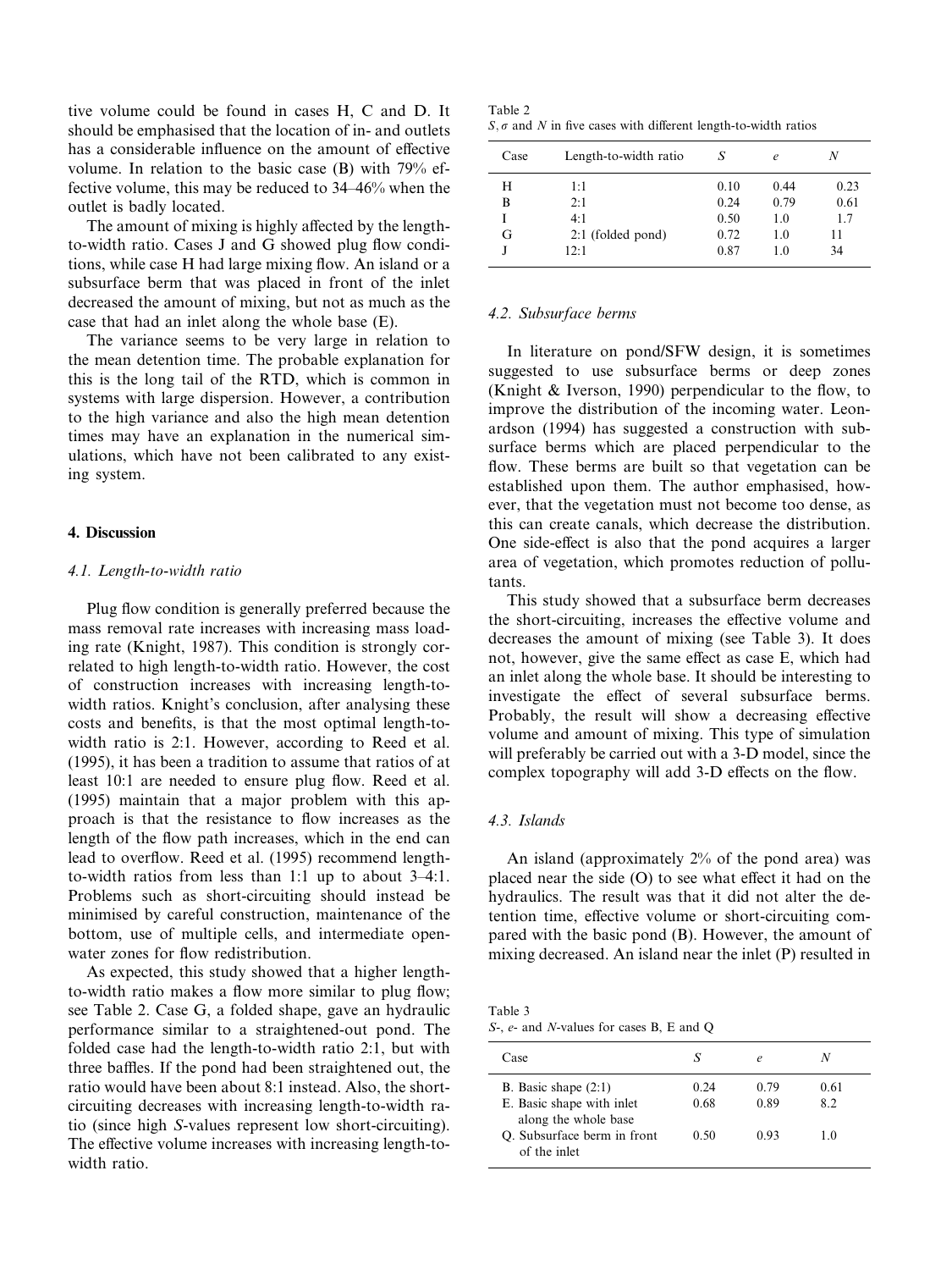considerably less short-circuiting and mixing. The effective volume also increased. See Table 1.

## 4.4. In- and outlets

Five ponds with the same basic shape but with different in- and outlets were studied. Cases A and B had similar hydraulic performance. Cases C and D, however, differed considerably from the basic shape B, since they both showed more short-circuiting and less effective volume. In pond C, some of the tracer went through quickly while some stayed for a longer time in the pond, with a long tail as a result. This can also be seen in the low median detention time of 2.25 h and a variance of 264. The pond that deviated most was E, which had an inlet along the whole base. Not surprisingly, this made the flow closer to plug flow. It also had less short-circuiting and larger effective volume than the basic case (B); see Fig. 2 and Table 1.

## 4.5. L-shape

For aesthetic reasons, it is not unusual that ponds have an L-shaped design. In this study, the L-shaped pond  $(K)$  did not, however, differ much from the basic shape, which indicates that it is possible to curve the pond to accomplish a more suitable aesthetic shape without decreasing the hydraulic performance.

#### 4.6. Limitations and comments

The design recommendations that are drawn from this study are to be regarded as general since no local characteristics, wind or vegetation are considered. Further considerations should probably be added when designing stormwater ponds, since these have fluctuating flow. The conducted simulations presumed constant flow, which is not as representative for ponds receiving stormwater as ponds receiving agricultural runoff or wastewater. Research carried out by Adamsson et al.  $(1999)$  also indicates that the amount of flow is a factor that changes the hydraulic performance.

## 5. Previous research

## 5.1. Short-circuiting parameter

Ta and Brignal (1998) have chosen a parameter based on the relation between  $t_{16}$  and  $t_{50}$  to measure the shortcircuiting. This, however, does not represent the effect when some tracer goes quickly from the inlet to the outlet, in relation to the pond volume. In this case, it is better to choose relationships such as  $t_{16}/t_n$  or  $t_{10}/t_n$ ,



Fig. 3. Example of a pond with a combination of plug flow and shortcircuiting.

which the American Water Works Association. (1996) recommends. What the quotient  $t_{16}/t_{50}$  represents is only the skewness in the RTD function. It is, e.g., not appropriate to use the ratio  $t_{16}/t_{50}$  when in- and outlets are placed close to each other (as in case C which has both a small difference between  $t_{16}$  and  $t_{50}$  and a large variance). Another case is when the pond has a large ineffective volume and the flow is sparsely mixed. In this case, although the quotient  $t_{16}/t_{50}$  is close to 1, short-circuiting occurs; see Fig. 3. Table 4 shows calculations carried out according to the different definitions of short-circuiting.

#### 5.2. Length-to-width ratio

Thackston et al. (1987) carried out an extensive study, investigating 12 ponds (shallow basins) with dye tracer. Most of the ponds were rectangular with  $L/W$  ratios varying from 0.7 to 4.1. The inlet generally consisted of a single pipe and the outlet of an overflow weir at the opposite end. The aim of the work was to arrive at a method for predicting hydraulic efficiency based on design variables such as site geometry, discharge and expected wind conditions. To calculate the effective volume, e, Thackston et al. recommend Eq. (6).

Comparisons with Thackston's results show some similarities; see Table 5. It is not possible to compare the results fully, since Thackston's results are based on field measurements, while the tracer tests in this study derive from CFD modelling and are to be seen as a relative comparison between different layouts. Further, the hypothetical ponds in the CFD model are not calibrated with data from any existing pond. However, there is a relationship between an increasing  $L/W$  ratio and an increasing effective volume. Mangelson and Watters (1972) also showed this by experimenting, with tracer, on scale models of waste stabilisation ponds (see Table 5). The results from this study and Thackston are relatively close to Eq. (6). Irregular pond geometry and wind can explain why some results of the field measurements differ from the calculated ones obtained with Eq. (6).

## 5.3. Manifold inlet

Compared to, e.g., Matthews et al., (1997) and Ta and Brignal (1998), this study used a considerably larger number of cases. However, Ta and Brignal's results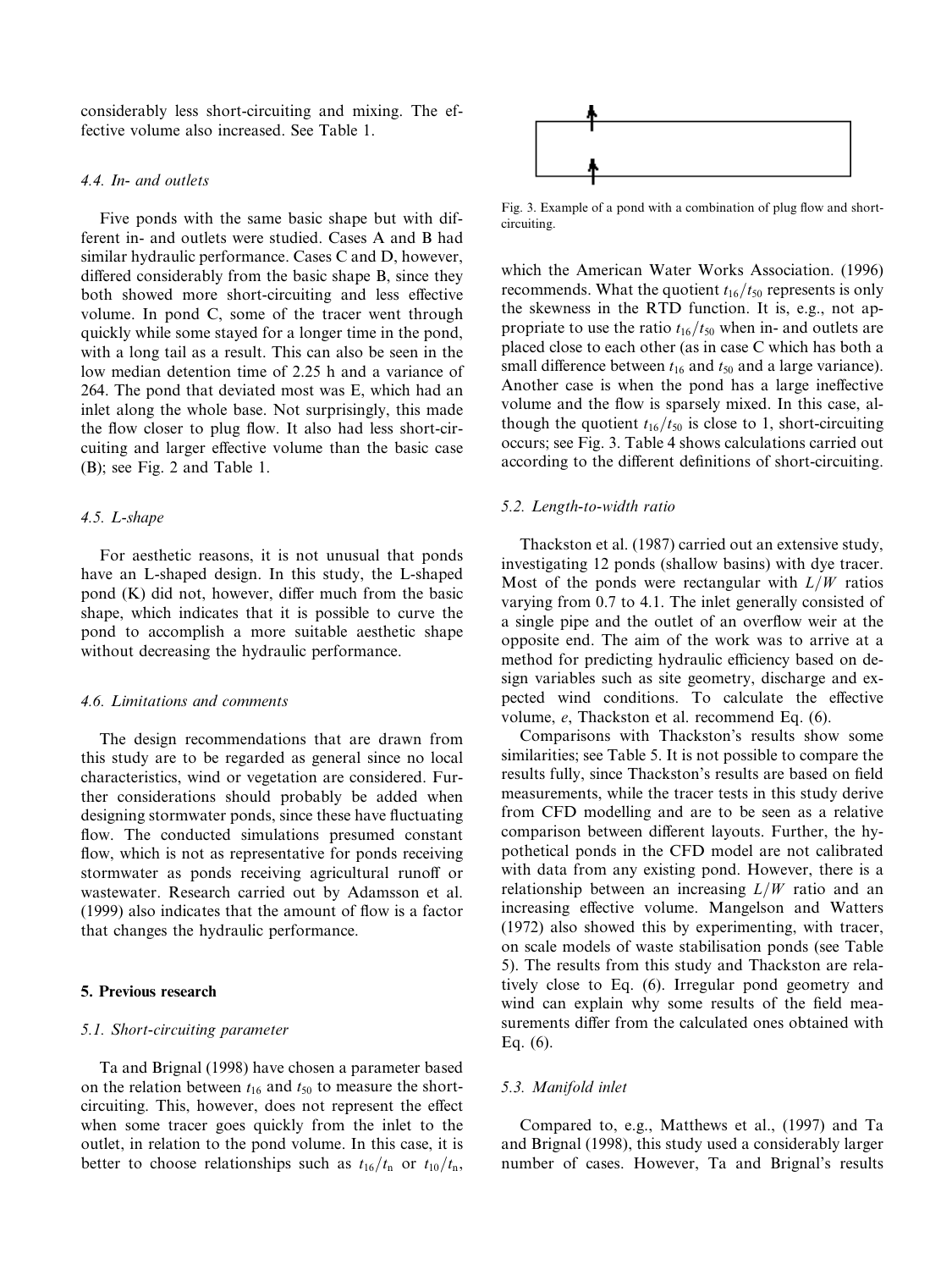Table 4 The short-circuiting measured in two different ways

| Case                   | А    | B —  | $\mathbf{C}$ |      | D E  | G    |      |      | $H$ I J K |      | $\overline{O}$ | P    |      |
|------------------------|------|------|--------------|------|------|------|------|------|-----------|------|----------------|------|------|
| $S = t_{16}/t_{50}$    | 0.72 | 0.77 | 0.81         | 0.84 | 0.82 | 0.78 | 0.82 | 0.81 | 0.90      | 0.70 | 0.86           | 0.81 | 0.71 |
| $S = t_{16}/t_{\rm n}$ | 0.29 | 0.24 | 0.10         | 0.16 | 0.68 | 0.72 | 0.10 | 0.50 | 0.87      | 0.34 | 0.25           | 0.57 | 0.50 |

Table 5

The length-to-width ratio and the effective volume (e) calculated both from tracer results and by Eq.  $(7)$ , for the cases in this study compared with the ponds investigated in Mangelson and Watters (1972) and Thackston et al.  $(1987)^{a}$ 

| Pond                               | Length-to-width ratio  | Effective volume, e calculated by<br>tracer in field or CFD model | Effective volume, e, cal-<br>culated by Eq. $(7)$ |
|------------------------------------|------------------------|-------------------------------------------------------------------|---------------------------------------------------|
| $(11)$ Thackston et al. $(1987)$   | 1.6:1                  | 0.22                                                              | 0.51                                              |
| $(12)$ Thackston et al. $(1987)$   | 2:1                    | 0.51                                                              | 0.58                                              |
| $(8)$ Thackston et al. $(1987)$    | 3.4:1                  | 1.0                                                               | 0.73                                              |
| $(1)$ Thackston et al. $(1987)$    | 4:1                    | 0.73                                                              | 0.77                                              |
| (O-4) Mangelson and Watters (1972) | 2:1                    | 0.456                                                             | 0.58                                              |
| (C-3) Mangelson and Watters (1972) | 13:1                   | 0.931                                                             | 0.84                                              |
| Case H                             | 1:1                    | 0.44                                                              | 0.37                                              |
| Case B                             | 2:1                    | 0.79                                                              | 0.58                                              |
| Case I                             | 4:1                    | 1.0                                                               | 0.77                                              |
| Case G                             | $8:1(2:1$ folded pond) | 1.0                                                               | 0.83                                              |
| Case J                             | 12:1                   | 1.0                                                               | 0.84                                              |

<sup>a</sup> Among the 12 ponds investigated by Thackston, the two ponds with the largest and smallest  $L/W$  ratios are shown here. The calculated effective volumes for the cases in this study are in italics, since the results from the model are not calibrated.

showed that a submerged baffle or manifold inlet configuration made the flow become less mixed and with less short-circuiting, which were also the conditions in cases Q and E.

## 6. Conclusions

The most significant results related to design recommendations indicate that a subsurface berm or an island placed in front of the inlet improves the hydraulic performance concerning short-circuiting, effective volume and amount of mixing. These design elements could therefore be recommended to increase ponds' hydraulic performance, while not having to increase the length-towidth ratio or the velocity of the water.

Further, the study showed that a curved pond or an island placed near the side does not lead to lower hydraulic performance, and that the length-to-width ratio and the locations of in- and outlets have a considerable impact on the hydraulic performance.

In some literature, short-circuiting is measured by the ratio between  $t_{16}$  and  $t_{50}$ , which are the times for passage of the 16th and 50th percentiles through the outlet. In this study, it is recommended that  $t_{50}$  be replaced with the nominal detention time.

#### Acknowledgements

The author wishes to thank the Swedish Council for Building Research (BFR), The Swedish Association of Graduate Engineers (CF), Swedish Foundation for Strategic Environmental Research (MISTRA) and the Danish Hydraulic Institute (DHI).

#### References

- Adamsson, A., Persson, J., & Lyngfelt, S. (1999). Numerical simula tion and large-scale physical modelling of flow in a detention basin. Proceedings of the Eighth International Conference on Urban Storm Drainage, 30 August-3 September 1999, Sydney, Australia.
- American Water Works Association. (1996).Tracer studies in water treatment facilities: A protocol and case studies, 2P-2.5C-90692-8/ 97-CM, USA: Denver.
- Benelmouffok, D. E., & Yu, S. L. (1989). Two-dimensional numerical modeling of hydrodynamics and pollutant transport in a wet detention pond. Water Science and Technology, 21, 727-738.
- Brown, D. S. (1994). Constructed wetlands in the USA. Water Quality Instrumentation, 4, 24-28.
- Crites, R. W. (1994). Design criteria and practice for constructed wetlands. Water Science and Technology, 29(4), 1-6.
- Fogler, H. S. (1992). Elements of chemical reaction engineering (2nd ed.) (pp. 838). Englewood Cliffs, NJ: Prentice-Hall.
- Kadlec, R. (1990). Overland flow in wetlands: vegetation resistance. Journal of Hydraulic Engineering,  $116(5)$ , 691-705.